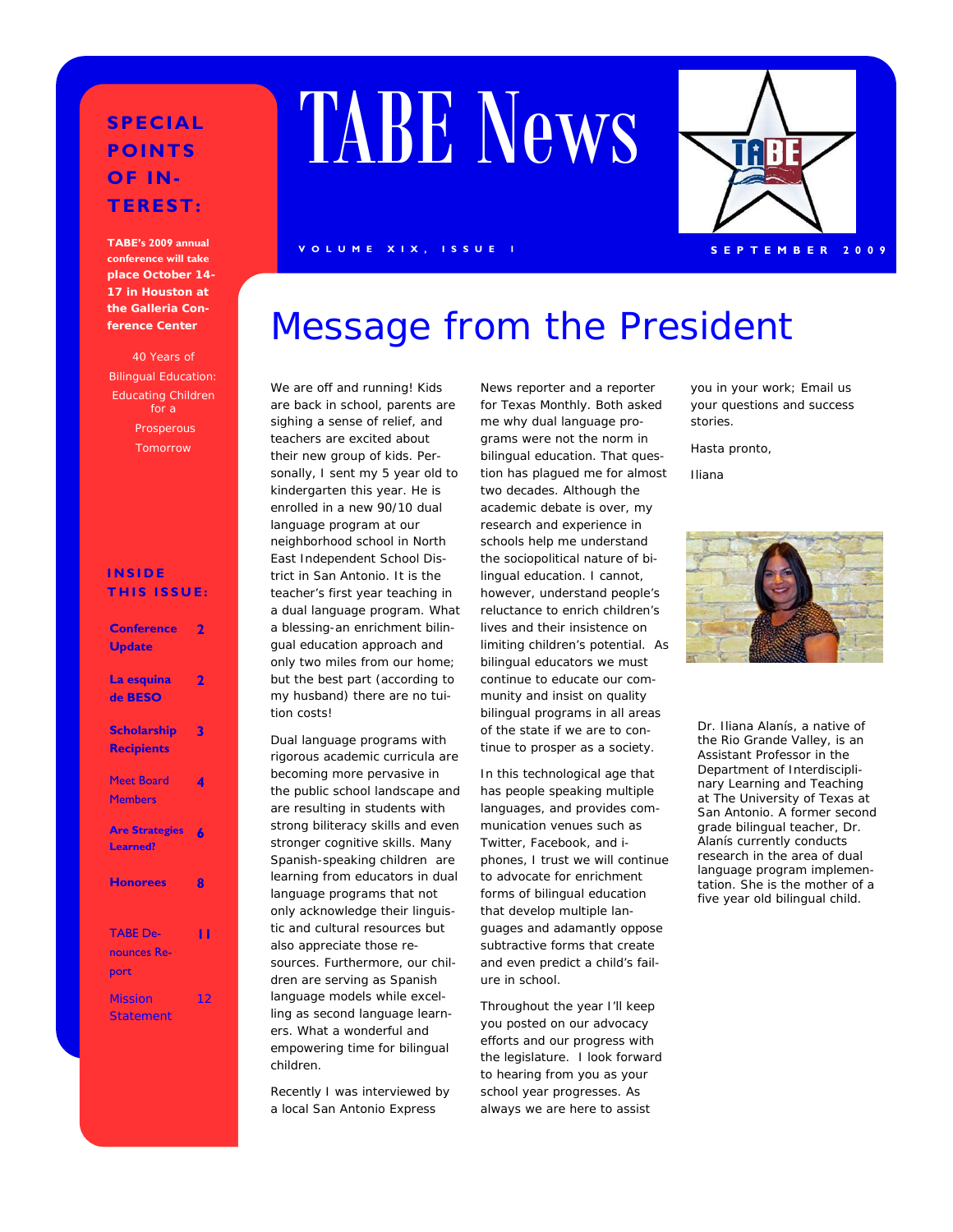### **Update on the 37th Annual**

**TABE Conference** 

**Participants at the 2008 TABE conference** 

by Nate Blakeslee

www.texasmonthly. com

#### We have been diligently working on preparing the best conference for you. We had an overwhelming response to our proposal requests! With over 160 sessions for you to choose from, we know you will have multiple opportunities to learn from and network with colleagues. Keynoter speakers include Dr. Josefina Tinajero, from the University of Texas-El Paso, and the wonderful Alma Flor Ada. Additionally, we have multiple featured sessions representing all areas of education.

This year we will have four pre-conference institutes (1) Dual Language, (2) Bilingual Directors/Administrators, (3) Parent, and (4) the Bilingual Education Student Organization (BESO). Each institute is filled with the latest research in bilingual education, policy, and legislative requirements. These institutes showcase the talented individuals in our area and provide question and answer opportunities.

We anticipate a high number of attendees so reserve your

hotel room now to take advantage of our conference hotel rates. Make your lodging reservations by calling (800) 228-1212 No later than September 14, 2009. Ask for conference rates of \$159.00 Single and Double.

I look forward to seeing and learning from you. Please stop me and introduce yourself if you get a chance. I would enjoy visiting with you!

Dr. Iliana Alanís

Members, we had a problem with our on-line registration form. So if you registered during the summer months, we ask that you call our office at 1-800-TABE-930 to ensure your registration was received. If not, we will cheerfully email you the registration form for you to download and resubmit. We apologize for the inconvenience but appreciate your understanding.



**2008 BESO Institute Attendees** 

### La esquina de BESO

#### By Hiromi Saito

Mi nombre es Hiromi Saito y soy la representante de BE-SO para el estado de Texas. Asisto a la Universidad de Texas en San Antonio y nuestro programa de BESO ha crecido drásticamente. La organización de BESO ha sido un proyecto fenomenal en el estado de Texas. Los

estudiantes de BESO participan en varios eventos para ayudar no solamente a su universidad, sino también a la comunidad de su ciudad. Nuestro enfoque está en el crecimiento del bilingüismo y en los estudiantes a quienes se les está enseñando otro idioma. Ser parte de BESO significa que el saber dos lenguas es importante para

ti. Los miembros de BESO tienen la oportunidad de asistir a conferencias informativas y aprender la importancia de nuestras raíces y cultura. ¡Vamos BESO! Alcanzar la meta del bilingüismo se ha dicho.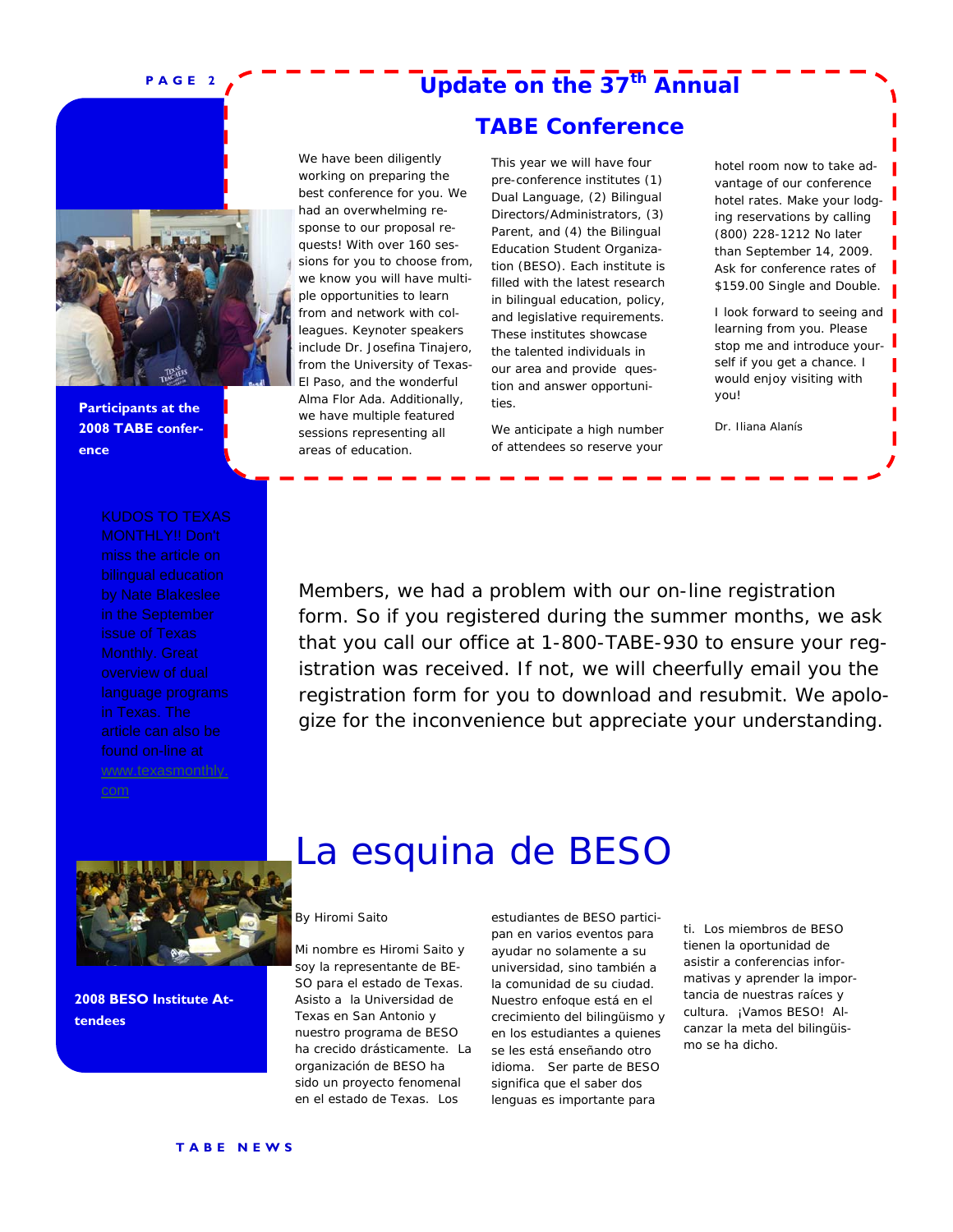### Administration of the Permanent Fund

In keeping with the provisions of the TABE Constitution, Dr. Iliana Alanís, TABE President, formed a Permanent Fund\* oversight committee. Dr. Alanís asked long-time TABE and former Executive Board members , Mary Esther Bernal, Drs. Josie Tinajero and Rudy Rodríguez to join her and Dr. Fernando Castillo, TABE Treasurer, in directing the investment of the fund. The Permanent Fund, which is approximately \$100,000 ,will remain in a 12-month certificate of deposit (CD).

The funds are deposited in the San Antonio Jefferson Bank under the Jefferson

Bank Triple Option CD plan. The following options are available:

Ability to increase the rate once during the term;

Make additional deposits to the CD, any time;

Withdraw up to 25% of the CD without incurring a penalty.

Interest earned from the CD will be paid monthly via deposits directly to the TABE checking account. The committee does not anticipate the need to access the funds.

A more detailed report of the Fund and CD investment will be presented at the TABE 2009 Conference business meeting in Houston in October.

\*Section 4, Article VIII, FI-NANCES, of the TABE Constitution defines the Permanent Fund as "the balance accumulated, transfers from the Available Fund, \$2.00 from each annual membership dues paid, and any donations made to the Permanent Fund." According to Section 2, Article VIII, the Available Fund, "consists of all funds received by TABE with the exception of those funds designated to the Permanent

### *"Quien Sabe Dos Idiomas Vale Por Dos"*

#### TABE SCHOLARSHIP FOR FUTURE BILINGUAL EDUCATORS FOR UNDERGRADUATE STUDENTS

TABE offers a \$1,000 scholarship to students planning to pursue a teaching career in bilingual education. Scholarships are awarded to a student at the high school, undergraduate and graduate levels.

This year the TABE board voted to award 2 scholarships in the undergraduate category as no applications were received for the graduate bilingual student scholarship. The recipients of the undergraduate scholarship are:

 Florisa Espitia, Texas Wesleyan University

Flor Saldivar, Texas Wesleyan University The high school scholarship was awarded to:

Reyna Valdez, Aldine Senior High School

Reyna plans to attend the University of Houston-Downtown.

TABE would like to congratulate the recipients and to wish them much success in their future career as bilingual educators.





Scholarship recipient, Flor Saldivar



Scholarship recipient, Florisa Espitia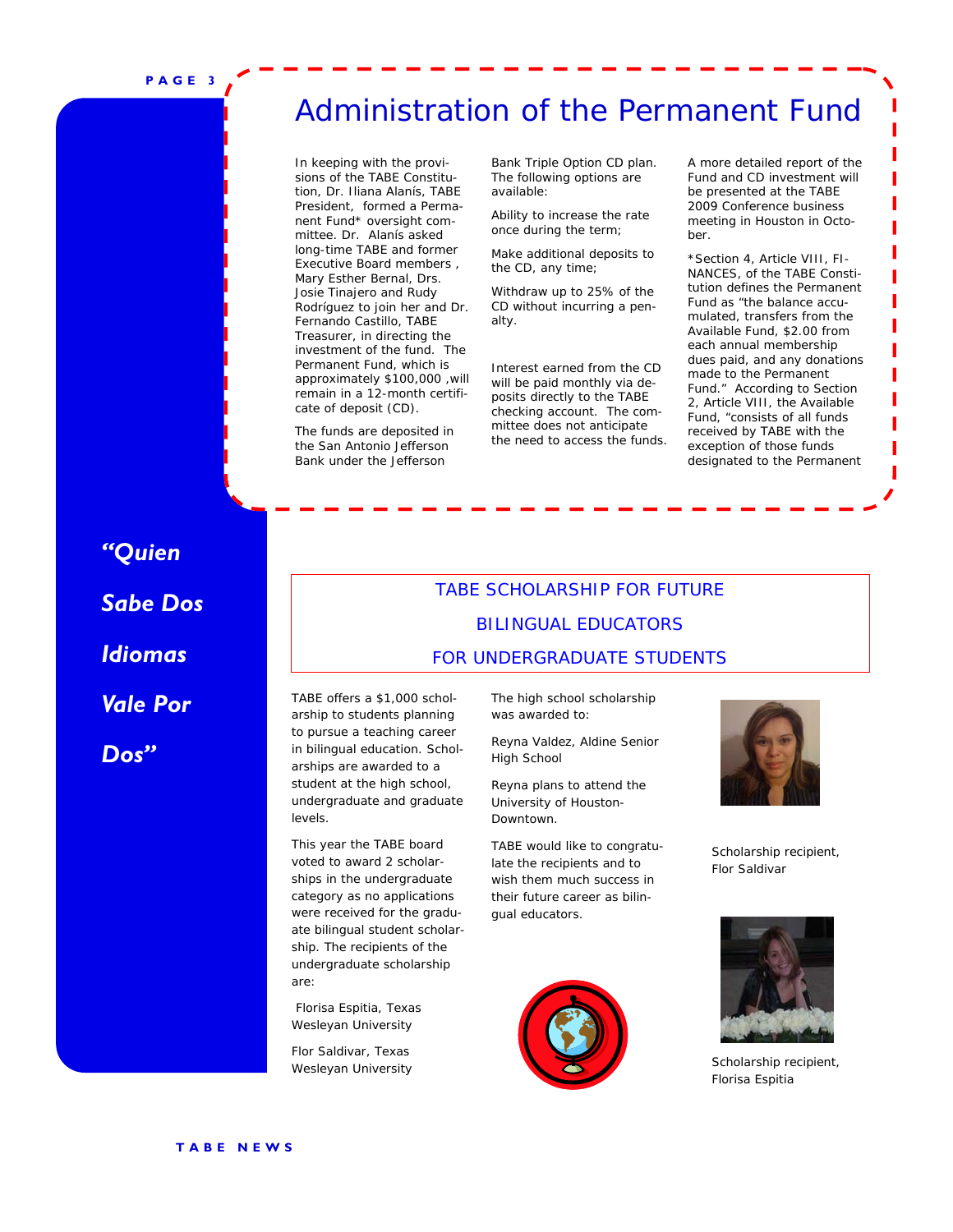

### Meet Your TABE Board Members

In each issue of the TABE News, we will be introducing you to your Board Members. In this issue you will meet Ana Coca, Public Relations; Hiromi Saito, BESO Representative; Liz Quintela, TABE Secretary; Lucila Ek, Parlamentarian; Manuel Ornelas, Vice President; Mary Flores, Instructional Professional Development; Vivian Pratts, Bilingual/ESL representative, Angela Valenzuela, Legislative Representative; and Iliana Alanís, TABE Board President.

**Executive Board 2009 - 2010** 



## Meet the TABE Board Members

Hiromi Saito was born in Nuevo Laredo Tamaulipas, México, and was raised in Laredo, Texas where she graduated from United South High School. She transferred to the University of Texas in San Antonio in 2006 and became BESO's Historian and President within a year. As TABE's BESO representative, Hiromi plans to educate, advocate and collaborate with the communities around the city of San Antonio.





As the 2009-2010 school year begins, Liz Quintela, TABE treasurer, begins her 18<sup>th</sup> year in bilingual education. This year Liz has the opportunity to teach 3rd grade bilingual students at Blackshear Elementary in Odessa. Blackshear Elementary Magnet School was rated as a *TEA Exemplary Campus*, one of only four elementary campuses in Odessa with this designation, after being ranked Acceptable last year.

Manuel Enrique Ornelas is the TABE Vice-President. He is the principal at Legacy Middle School with East Central ISD in San Antonio. Manuel is married to Iris and has two boys, Omar, 21 and Amadeus, 12. Manuel has been an elementary teacher for 13 years and an administrator for 11 years. An active member of the San Antonio Area Association for Bilingual Education for 8 years, Manuel is a true advocate of bilingual education.

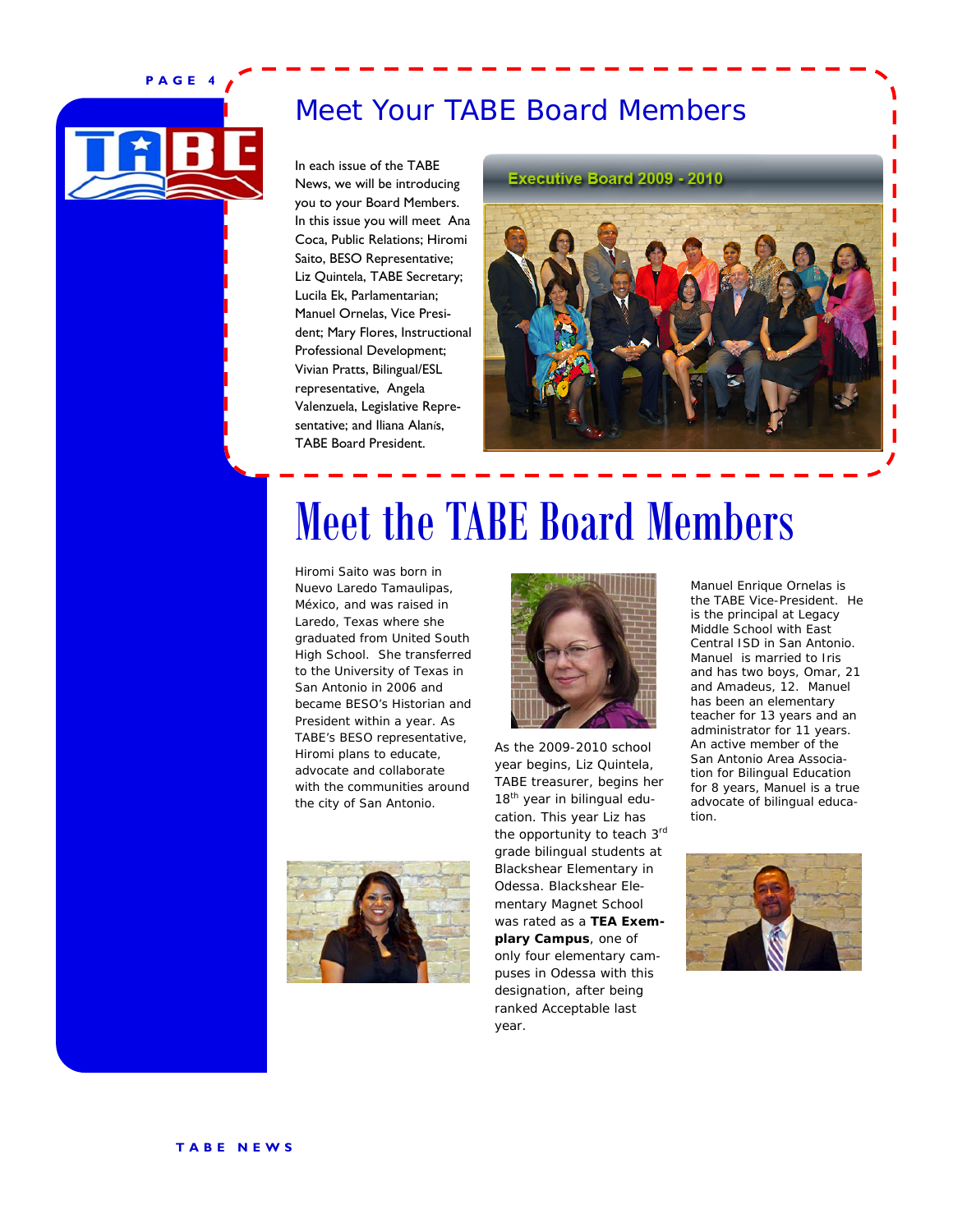#### Meet the TABE Board Members



As an educator Mary Flores has served in several capacities and has worked with a variety of special populations. Currently, she works for the Brownsville Independent School District in the Department of Advanced Academic Services. As a Resource/ Lead Teacher, Mary coordinates the GT Dual Language Program. Before this, she coordinated a Two-Way Dual Language Program in BISD's Bilingual Dept.





Lucila D. Ek is an Assistant Professor of Bicultural/Bilingual Studies at the University of Texas at San Antonio. She obtained her PhD in Education from UCLA. Dr. Ek was born in Yucatán, Mexico and raised in Los Angeles where she was a bilingual/bicultural elementary school teacher for five years.



Dr. Angela Valenzuela, originally from San Angelo, Texas, is a Professor in the Department of Curriculum and Instruction and Educational Administration at the University of Texas at Austin where she also serves as the Director of the

University of Texas Center for Education Policy and Associate Vice President for School Partnerships in the Division of Diversity and Community Engagement

![](_page_4_Picture_11.jpeg)

Ana Coca is the Bilingual Specialist in Grapevine Colleyville ISD in the Dallas/Fort Worth Area.

Ana was born in Mexico and raised in Houston. She is the mother of 4 wonderful bilingual children. Her oldest daughter Natalie will start at SMU this fall.

Ana is the current BEAM president and is looking forward to a wonderful BEAM conference in April. Ana is currently a doctoral student at the University of North Texas where she is also an adjunct professor and BESO advisor .

*"It is an honor and privilege to serve on the TABE Board as the Instructional Professional Development Chairperson for the 2009-2010 school year. I look forward to working closely with TABE affiliates and help our TABE board increase our membership." Mary Pratts, IPD* 

The Texas Bilingual Education Story: Celebrating our Legacy

From mid-18th century Texas to the present, *The Texas Bilingual Education Story* journeys through history and across the state weaving archival footage, on-site classroom images, rare interviews and expert testimonials into an unprecedented portrait of one of the most remarkable achievements in public education. This documentary should lend a sharper focus to the issues extant in present practices and thus

place into perspective evolving trends that will no doubt guide the future development of bilingual education in the State of Texas. This documentary was guided by the expertise of Dr. Rudy Rodríguez, Archival Researcher and TABE Video Production Director.

The DVD is available for purchase at www.tabe.org.

![](_page_4_Picture_20.jpeg)

**The Texas Bilingual Education Story: Celebrating our Legacy DVD is available from www.tabe.org**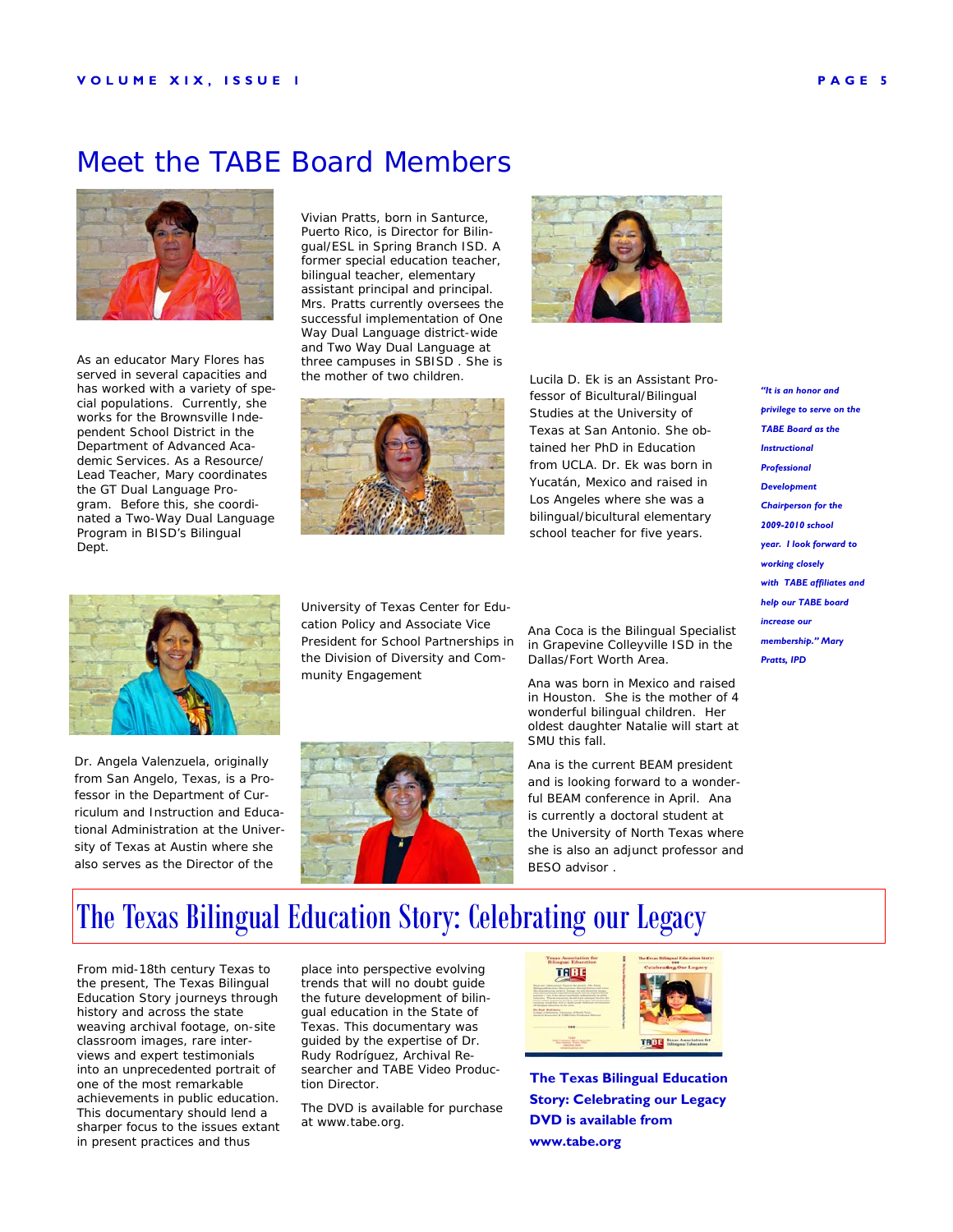## Are Strategies Learned or Acquired?

![](_page_5_Picture_2.jpeg)

"An important task for strategy instruction is to determine who needs strategy instruction and who does not.'

#### By Iliana Alanís

We have all read Krashen's work on the difference between language learning and language acquisition but what about strategies? Are they learned or acquired? An article by Krashen and Brown presented a set of assumptions and hypotheses designed to ultimately deepen our understanding of academic proficiency.

Their position is that the method of examining the performance of experts is a useful method for discovering strategies that help develop academic proficiency. But this does not mean that all strategies should be taught directly. According to our experience, some strategies are quite teachable, and learning them results in dramatic effects. It has, however, not been established to what extent these strategies develop on their own. Some students may have discovered them through cooperative learning activities, others may not have acquired them. Therefore, an important task for strategy instruction is to determine who needs strategy instruction and who does not.

For second language acquirers, some of these strategies can be developed or taught in the first language, with immediate or easy transfer or taught in the second language. There are

other kinds of strategies that, Krashen and Brown suggest, should not be taught, or taught only for specific circumstances. One such kind consists of those strategies that aim at conscious language learning, as contrasted with acquisition, that is, the deliberate internalization of specific facts and concepts. An example is the use of mnemonics and paired associates for vocabulary learning. The problem with emphasizing these strategies for language development is that they lead to learning, not acquisition, which is a fragile form of linguistic competence that is hard to use, limited in application, and has little enduring effect. It also takes time and energy to learn the mechanics of some of these strategies, which takes time away from activities that would result in more comprehensible input for students.

Another category of counterproductive strategies are those that attempt to teach strategies that are innate or developed naturally. A clear example is "predicting," i.e. encouraging students listening to or reading a story to predict what they think will happen next. Readers naturally predict what will happen next if the text makes sense. Similarly, we do not have to be taught to visualize while reading. If a story or text is inter-

esting, we can't help it. Ultimately Krashen and Brown conclude with the following recommendations:

Strategies that should be taught to students who have not discovered them:

—Those that make input more comprehensible, e.g. narrow reading, obtaining background knowledge

—Those that help content learning. These are strategies that aid in problem-solving, such as aspects of the composing process

Strategies that should not be taught, or taught but used rarely, only under certain conditions:

—Those that lead to language learning, not acquisition, e.g., "Study skills" that lead to deliberate memorization

Strategies that should not be taught:

Strategies that everyone develops naturally and whose use disrupts language acquisition and content learning

Of course, it remains to be determined conclusively which strategies are in fact universally developed in everyone.

You can find read more of the article at Krashen, S. & Brown, C. L. (2007) What is academic language proficiency? *Singapore Tertiary English Teachers Society (STETS) Language & Communication Review, 6 (1)*.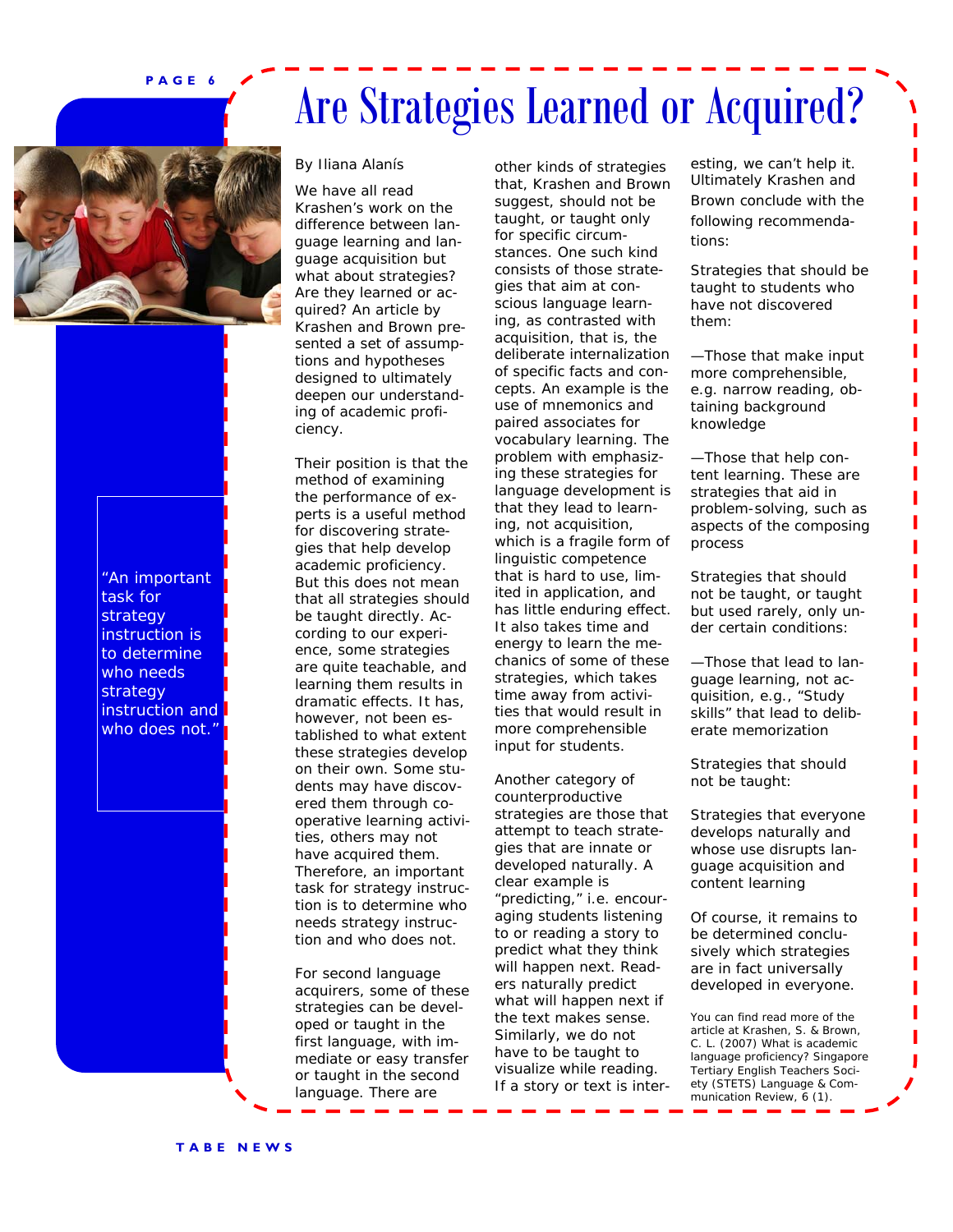## Instructional Tip: Buddies

By Mary Flores and Vivian Pratts

Judie Haynes recommends the following teaching tip in her article, "Pair Your Newcomers with Buddies" (*everythingESL.net):*

Assign a buddy or a cross-grade tutor to your English language learner and watch them both blossom. Buddies gain in self esteem and your ELLs will feel welcome in your class. A buddy or cross-grade tutor who speaks the newcomer's language is a wonderful asset at the beginning of the school year. You may want to rotate buddies so that

students do not become too dependent on one person and the bilingual buddy does not miss too much work… Use Englishspeaking buddies, too. You will need to help these buddies learn how to work with non-English speakers and to reward those students who take their job seriously. Teach buddies the importance of patience, repeating, and not overloading.

![](_page_6_Picture_6.jpeg)

 *"Buddies gain in self esteem and your ELLs will feel welcome in your class. "* 

## Affiliate Information

A meeting of TABE affiliates was held on September 12, 2009 at the TABE office in San Antonio. Affiliate members who attended the meeting were provided the opportunity to hear guest speakers, get an update on legislative issues and receive training for the upcoming meeting of the House of Delegates which will occur at the TABE conference in Houston in October. In

addition, participants had the opportunity to network with members from other affiliates.

In other affiliate news, TABE would like to announce the formation of a new affiliate, the Graduate Association for Bilingual Education at the University of Texas-Pan American.

![](_page_6_Picture_12.jpeg)

![](_page_6_Picture_13.jpeg)

![](_page_6_Picture_14.jpeg)

Affiliate members attended a training in September at the TABE office in San Antonio.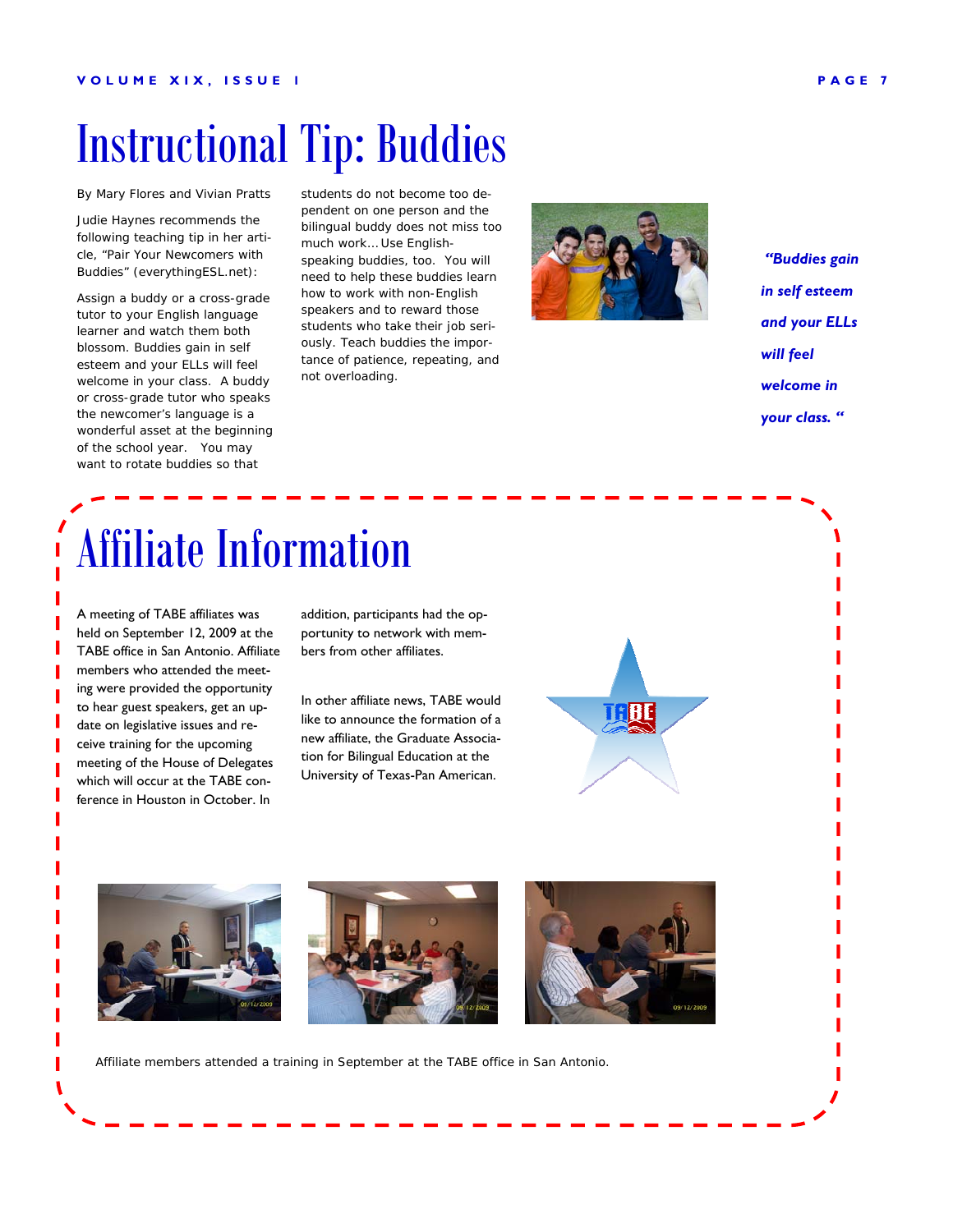![](_page_7_Picture_1.jpeg)

### TABE 2009 Bilingual Teacher of the Year

Karla Anaité Villela represents the Spring Independent School District and the Suburban Houston Association for Bilingual Education (SHABE), an affiliate of TABE. She is currently a fourth grade bilingual teacher at Carolee Booker Elementary in Houston, Texas. As a young student in Guatemala, Karla was filled with an intense love for reading, studying, and excelling. Her first grade teacher, Mrs. Catalán, inspired and touched her heart in such a special way; since then, she knew that she too would become a teacher. Karla started her teaching career in 1994 in Guatemala. It was there, in the Zacapa District of Guatemala, where her community selected her to be the director of the Morro Rural Municipal School. In the fall of 1997, Karla moved to Houston where she started her career as a volunteer teacher at Sam Houston Elementary. Helping people and teaching children has always been Karla's calling in life, and she teaches in the spirit of love.

 One of Karla's accomplishments was organizing the Bilingual Spelling Bee at her home campus. This past year, one of Karla's students was a district and state win-

ner. Every year Karla puts her heart and soul into her teaching. Every year is a new challenge; she meets this challenge by preparing her students not just academically, but socially and spiritually as well. One of her students had this to say about her: "La Sra. Villela es una maestra increíble, fascinante y creo que es la mejor. Ella siente verdadero amor a su clase y a sus alumnos. Pienso en el futuro que ella podrá alcanzar mejores cosas. Ella es un verdadero ejemplo. Siempre sonríe y nunca se enoja. Jamás tendré una maestra como la Sra. Villela."

![](_page_7_Picture_8.jpeg)

**Chrissi Cawthon, Secondary Carpenter Middle School, BEAM Affiliate** 

## TABE 2009 ESL Teacher of the Year

The 2009 TABE Bilingual/ESL Secondary Teacher of the Year, Chrissi Cawthon, an ESL teacher at Carpenter Middle School, represents the Plano ISD and the TABE affiliate Bilingual/ESL Association of the Metroplex, BEAM. With a major in Family & Consumer Science and Business Administration from Baylor University, Chrissi quickly entered the business world. She had never thought of becoming a teacher because growing up, she suffered many negative experiences as a student. However, even though she was successful in the business world, she felt a void in her life. She eventually changed her career path and pursued a teaching certificate.

Her struggles with the negative comments made by former teachers have molded her into a superb and successful teacher who can relate to her students. She works hard to instill pride in them and helps them overcome their challenges, just as she herself had to learn to do when she was a student.

And while she knows their journey to learning will not always be easy and fun, she knows they will succeed in her class. As a student, Chrissi came to love reading when she was allowed to read books of interest to her. Consequently, one of her goals is to create life-long readers who will read for pleasure in both English and Spanish. Thus, in collaboration with her team, Chrissi wrote a proposal and was awarded a grant that allowed her team to purchase Spanish language, high interest novels for their students. As a member of an adult book club she enjoys the conversation, friendships and debates that come about. Again, as a consequence, this led her to start a book club for her ESL students, so that they could improve their English while at the same time sparking a love for reading.

Chrissi was also instrumental in starting the Building Bridges Program--a fundraising campaign that supports ESL students in taking field trips across the Metroplex.

She is a strong believer of providing opportunities for ESL students to be able to obtain knowledge through real life experiences. She believes background knowledge is essential for student success because it provides the needed foundation needed to make connections in the classroom. By broadening the number of real world interactions her students have, she can enhance comprehension for the English Language Learner in all subject areas. The care Chrissi gives her students does not stop at the door of her classroom. She makes sure that her students have everything they need both in the classroom and at home. Through partnerships with local churches and community resources, she always finds a way to provide a family with basic necessities. Her goal is to help her families get back on their feet and to teach them about local resources that help them provide and care for their children.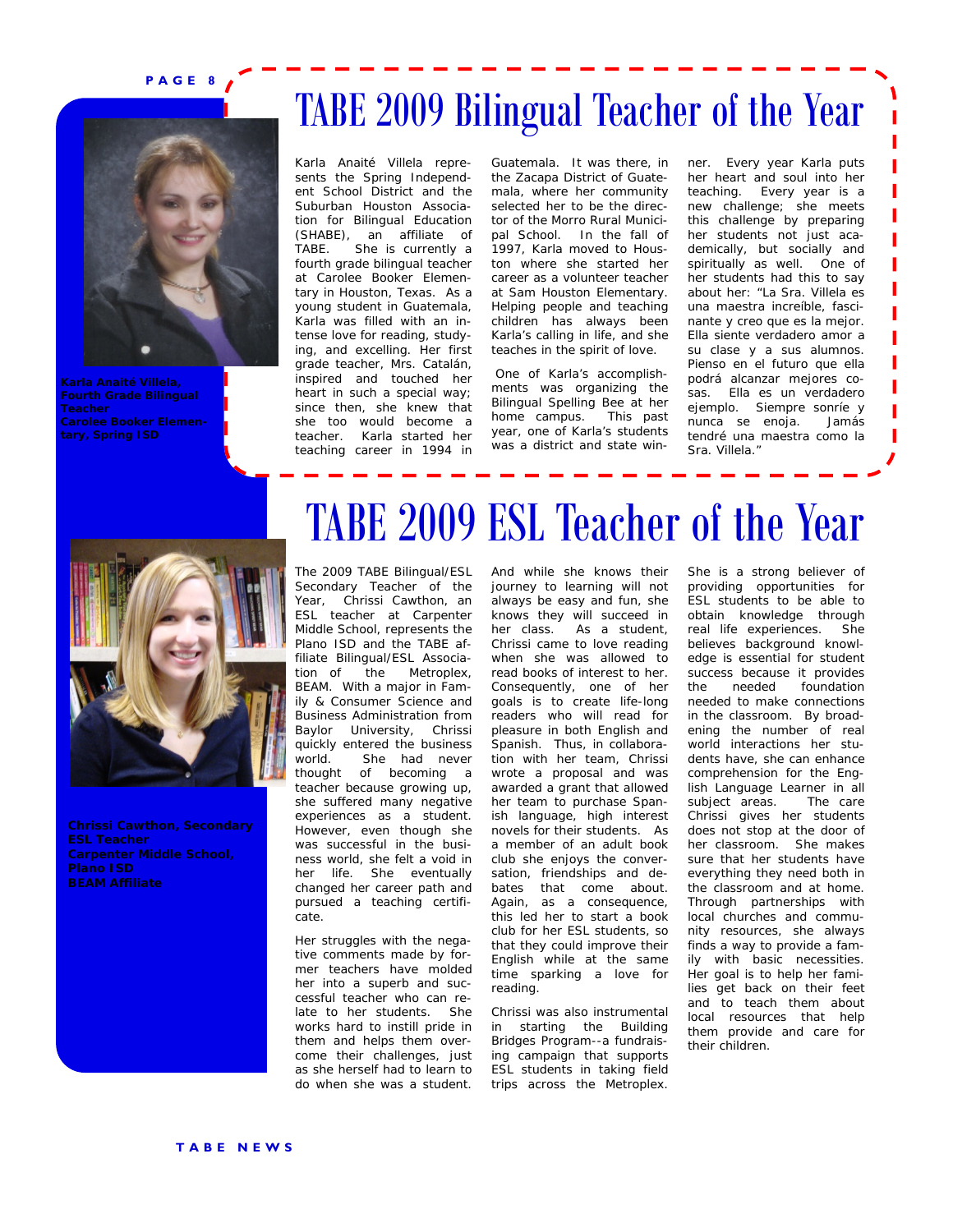## TABE 2009 Public Education Honoree

In five years as superintendent of America's seventh-largest school district, Dr. Saavedra and the HISD Board of Education led HISD to enact a new pay-forperformance program for teachers, streamlined district administration, and built and equipped science labs in more than 100 elementary schools. In 2004, Dr. Saavedra also spearheaded Reach Out to Dropouts, a campaign that recovers scores of students each year, and has been replicated in other cities. In 2006, Dr. Saavedra committed HISD to preparing students academically, socially, and emotionally for college and the workforce by creating a college-bound culture in

every school. HISD prepares students for higher education throughout their academic careers by laying a solid educational foundation in the earliest grades, promoting Advanced Placement and dual-credit courses in secondary school, and emphasizing to students and their parents at all grade levels that college is both possible and essential. As a result of Dr. Saavedra's efforts to increase both student achievement and fiscal responsibility throughout the district, HISD won the Greater Houston Partnership's "Houston's Greatest" award in the nonprofit business organization category for its role in advancing

the greater Houston region as a business magnet.

![](_page_8_Picture_5.jpeg)

Dr. Abelardo Saavedra

## TABE 2009 Higher Education Honoree

![](_page_8_Picture_8.jpeg)

Dr. Leo Gómez

Dr.

Leo Gómez has served as a faculty member in Bilingual-Bicultural Education at the University of Texas Pan American

(UTPA) since August 1994. Over the last 15 years, he has focused his research and other scholarly work on linguistic and academic issues that affect language minority populations, particularly Latino-Spanish dominant bilingual learners. He has conducted countless state and national presentations as well as published numerous articles on the educational benefits of *dual language education*, promoting the need for schools to implement *enrichment* models of bilingual education that more effectively educate not only *Bilingual Learners* (commonly referred to as ELLs), but all children. In 2005-2006, Dr. Gómez served as President of TABE and conducted educational forums across the state of Texas providing much needed knowl-

edge on quality bilingual education to district and community leaders. Through his leadership, TABE developed and submitted to state policy-makers and education leaders at TEA the nine-point *TABE Plan for Improving the Education of ELLs in Texas* that subsequently aided in the passing of historic Texas bilingual education legislation in 2008. Dr. Leo Gómez currently serves as Treasurer on the Executive Board of the **National Association for Bilingual Education (NABE)** for 2009-2010.

![](_page_8_Picture_14.jpeg)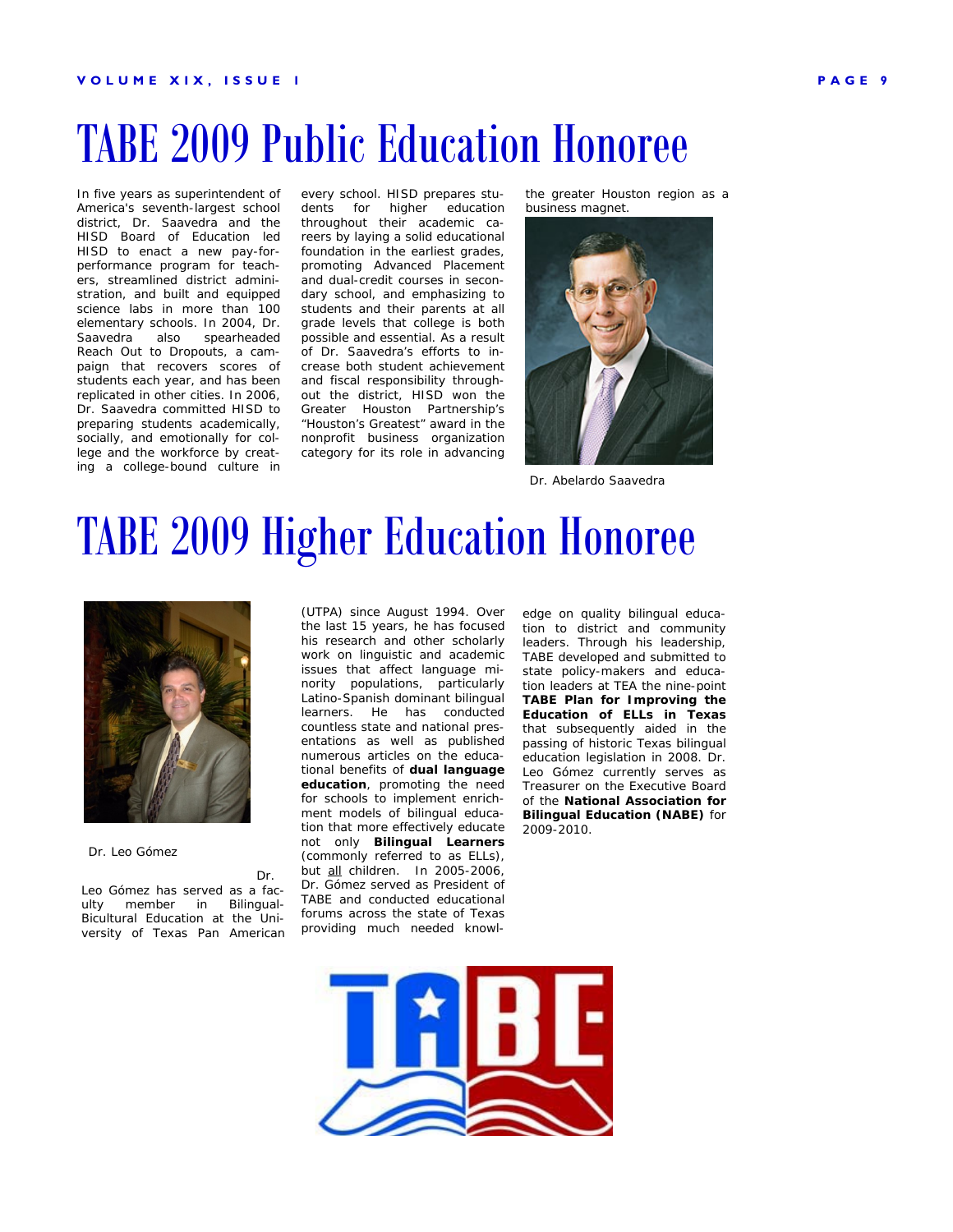![](_page_9_Picture_1.jpeg)

**Senator Leticia Van de Putte** 

> *"The mediocre teacher tells. The good teacher explains. The superior teacher demonstrates. The great teacher inspires. " William Arthur Ward*

### TABE 2009 Community Advocate Honoree

Senator Leticia Van de Putte, a pharmacist for more than 30 years, represents a large portion of San Antonio and Bexar County. A former-five term state representative, she is now serving her fourth term as a Texas State Senator for District 26. She is a strong advocate for children, veterans, and quality public education. Because she truly understands the changing demographics of Texas, she has consistently sought education reforms that enhance the quality of bilingual education, increase equity in school funding, and ensure competitive pay for teachers. Multiple civic organizations and community groups have recognized Senator Van de

Putte as one of the most effective, hardworking, and influential legislators in Texas. She has been recognized as a recipient of the National Association of Latino Elected and Appointed Officials (NALEO) Edward R. Roybal Award, the Vietnam Veterans of America "Legislator of the Year Award," the Texas Employer Support of the Guard and Reserve (ESGR) Committee "Department of Defense Exceptional Support Award" and the Center for Policy Alternatives "Arthur S. Fleming Leadership Award" for her tireless advocacy. She currently serves as the Chair of the Texas Senate Democratic Caucus. In 2008, Sena-

tor Van de Putte delivered the Spanish response to the State of the Union Address. Additionally, the Senator served as a co-chair of the 2008 Democratic National Convention, joining the ranks of other notable Texas women, including Barbara Jordan and Ann Richards. She has been actively involved in the National Conference of State Legislatures (NCSL), having served as President.

### TABE 2009 Lifetime Achievement Award

![](_page_9_Picture_9.jpeg)

Dr. Ellen De Kanter

Dr. De Kanter is best known as Director of the Bilingual Program at the University of St Thomas, where under her helm, the university was awarded 14 Title VII and Title III U.S. Department of Education grants to educate graduate and undergraduate students in the fields of bilingual education and English as a Second Language. Although Dr. De Kanter retired in 2005 from UST where she had served as Director of the Bilingual Dual Language program for 26 years, her commitment to service continues, as she serves whenever called by her former colleagues and friends. She continues to volunteer as a proposal reader, consultant for the Houston Independent School District, and Teacher of the Year judge. She is also a member of the University of St. Thomas Advisory Board. TABE honors Dr. De Kanter for her lifelong service to the field of education. As a professor, Dr. De Kanter prepared many bilingual and ESL teachers who now serve language monority children. *¡Adelante Ellen!*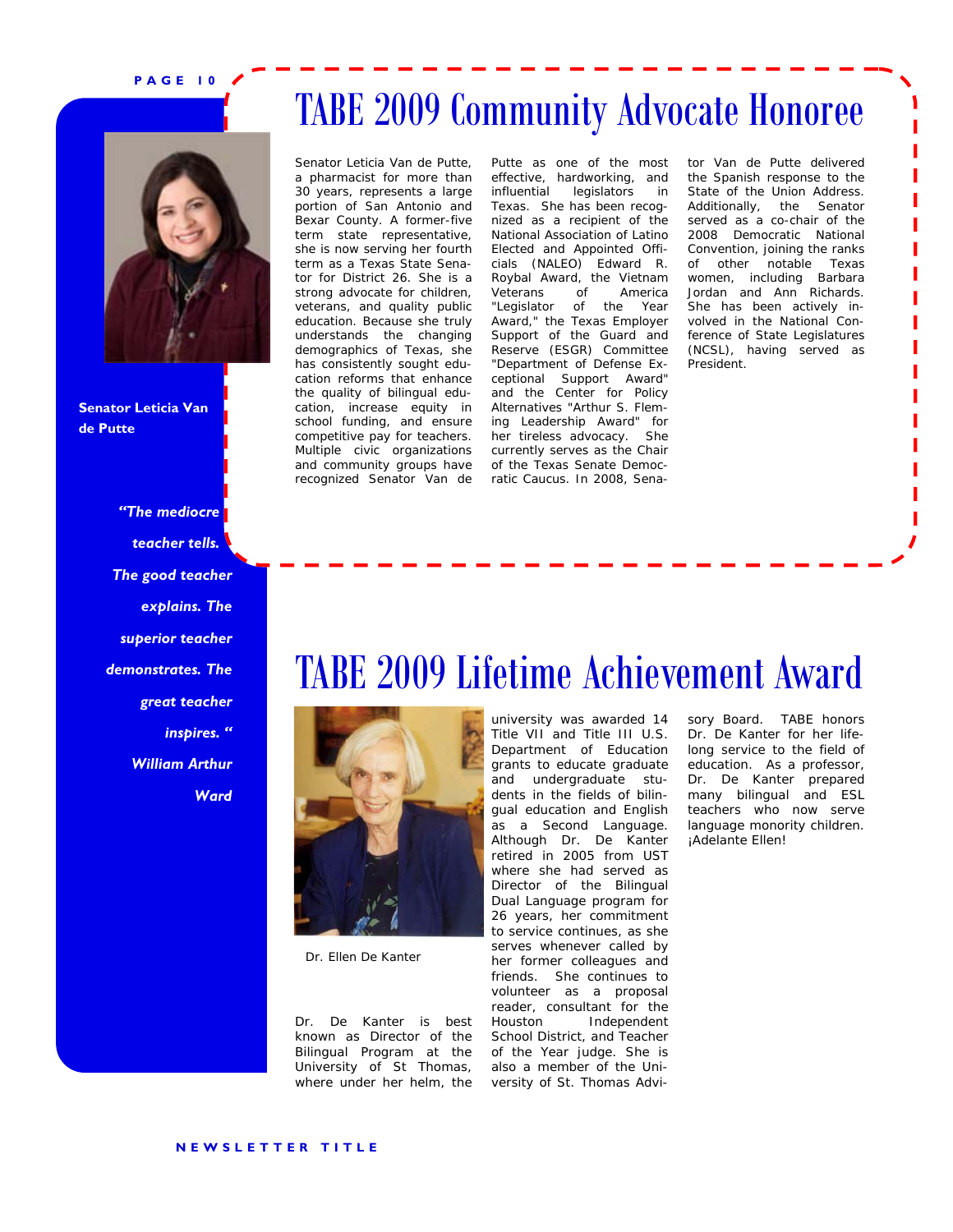### TABE Conference Dedicated to the Memory of David Berlanga

![](_page_10_Picture_2.jpeg)

TABE is honored to dedicate the 2009 conference to the memory of Dr. David Berlanga Jr. While his extended family was making their collective name in politics, Dr. Berlanga quietly made a difference, one student and one teacher at a time.

Dr. David Berlanga retired in 2005 after a nearly 30 year career as an education professor at Texas A&M University-Corpus **Dr. David Berlanga,** 

Christi. He was a

member of the politically active Berlanga-Bonilla family, which includes his wife, State Board of Education member Mary Helen (Bonilla) Berlanga, brother-in-law Ruben Bonilla, who chairs the Port of Corpus Christi Commission, and a number of other former city, county and state elected officials. But Berlanga was passionate about education, family and friends. He was an inspiration to his students because he motivated them to complete their education. If students had a history of not doing well in school, he would talk to them about how to turn over a new leaf and how it would improve their life.

From a young age, Berlanga's parents, Commissioner David Berlanga Sr. and Bertha Hinojosa

Berlanga, stressed the importance of education. He heeded their words, graduating from Ray High School before going on to

Texas A&I in Kingsville to obtaina bachelor's degree. He later got a master's degree and a doctorate in education.

As an educator he spent countless hours writing grants that brought thousands of dollars for textbooks, student stipends and other aid to keep students in school. Berlanga also served as TABE President in 1987-1988. David Berlanga is fondly remembered at this conference for the invaluable contributions he made to the field of bilingual education and for his dedication to TABE.

*"Dr. Berlanga quietly made a difference, one student and one teacher at a time."* 

## TABE Denounces Report

The Texas Association for Bilingual Education denounces the report issued today by the Texas Public Policy Foundation regarding Bilingual Education. "Predictably, they stipulate that Bilingual Education does not work and recommend English Immersion. They are incorrect. All credible research indicates that when properly implemented, quality bilingual programs produce biliterate students who achieve academically at the same rates, or even higher, than their native English classmates; in fact, Bilingual Education is the most efficient way for students to learn English", said Dr. Iliana Alanís, President of TABE. She continued, "The recent article in *Texas Monthly* entitled *'Dream of a Common Language'*, was extensively fact checked through research and site visits in bilingual classrooms; their conclusion was that Bilingual Education works."

According to Alanís, "Russell was a proponent of immersion in English when it was instituted in Massachusetts. Boston's English

learner drop-out rates soared after the state mandated Englishonly teaching. Furthermore, ending ESL led directly to a decline of ELL students' test scores in the Boston schools."

Immersion has not worked; it has not worked in California, Arizona, and Massachusetts. Enrichment Bilingual Education however, has produced tremendous results. In Dallas I.S.D. 95% of the dual language students passed the TAKS and 35% received commended scores for the first time ever just last year! In Keller I.S.D., outside Fort Worth, 100% passed TAKS and 65% received commended scores. In Pharr, San Juan, Alamo I.S.D. students were tracked from kindergarten to grade 12, and not one of them dropped out, 100% graduated and many now attend college on scholarships to Harvard, Yale, and the University of Texas", continued Alanís.

"Given the current student demo-

graphics, TABE believes that Bilingual Education is critical to the economic development of our state. We are disappointed, but not surprised, that the Texas Public Policy Foundation would produce an opinioned report; but we are after all, talking about an organization that wants to privatize our schools", said Dr. Alanis.

![](_page_10_Picture_19.jpeg)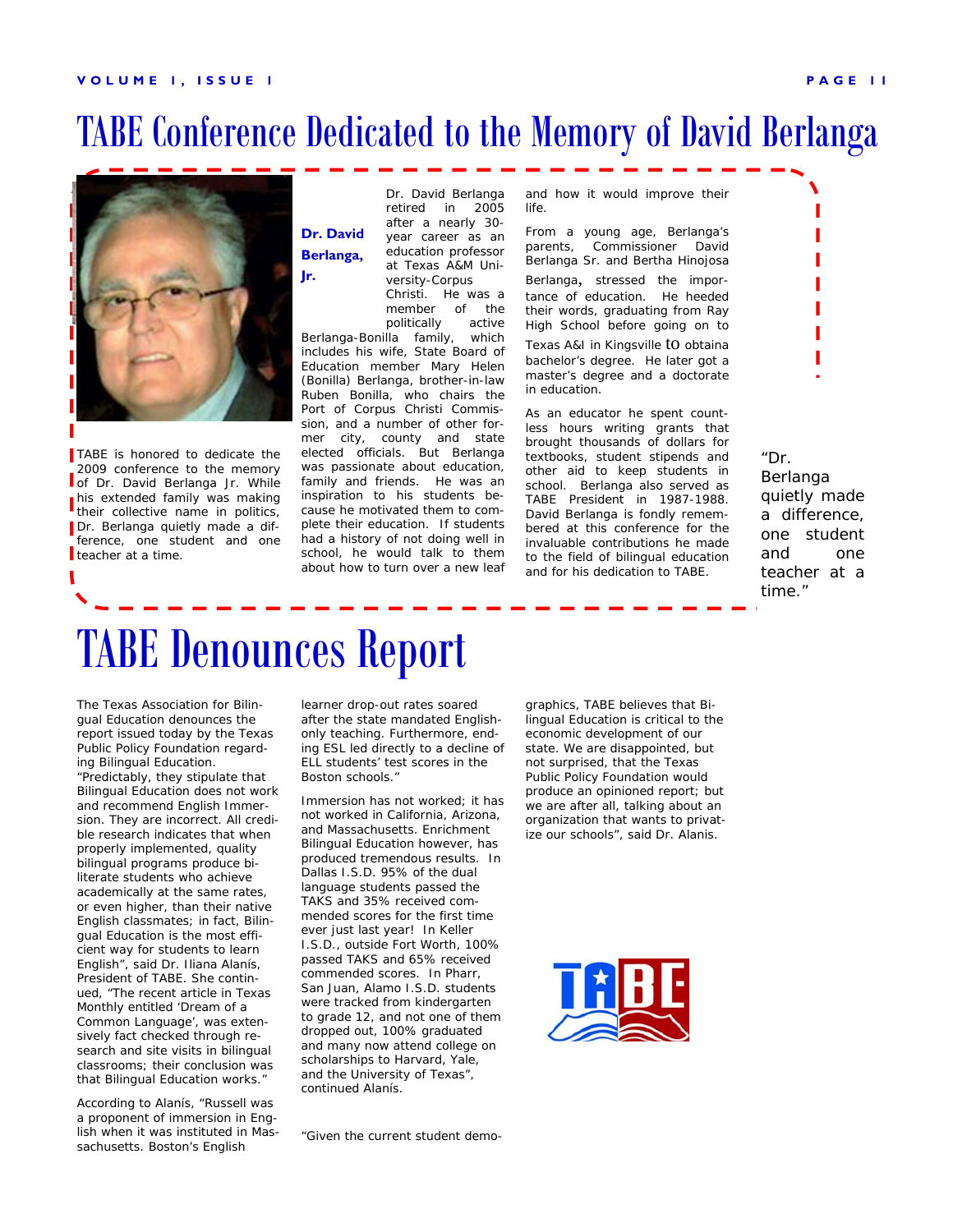THRE

## PAGE 12 **Mission Statement**

Through a balanced program of research, professional development, and public education, **TABE** pursues the implementation of educational policies and effective bilingual -bicultural programs that promote equal educational opportunity and academic excellence for Bilingual/ESL students.

**TABE** firmly believes that only enrichment (additive) forms of bilingual education ensure that Bilingual/ESL students are successful academically and develop ageappropriate English proficiency. To this end, **TABE** fully endorses and promotes the implementation of research-based One Way/Two Way dual language programs and maintenance (late-exit) bilingual programs. In keeping with this fundamental mission, **TABE** is committed to the following guiding principles:

• To serve as a professional association for persons interested in bilingual education;

• To review and analyze the

state of bilingual-bicultural education in Texas schools and exchange ideas and practices for more effective implementation;

• To study legislation at the state and national level affecting the educational needs of linguistically and culturally diverse children;

- To exchange educational data, studies, ideas, practices and information with policy-making bodies, such as the Texas Legislature, the State Board of Education, the Texas Education Agency and the United States Department of Education;
- To ensure that Texas public schools provide all students with a program of instruction and cultural development that enhances the student's sense of identity and fosters a positive selfconcept;
- To ensure that Texas public schools develop, through academic instruction, the native language and cognitive skills of non-English background students, and that all students become proficient in English plus one or more languages.
- To ensure that language minority parents are involved in the educational development of their children and included in decision-

making processes affecting their children's education.

• To collaborate with institutions of higher education to ensure the implementation of quality teacher preparation programs.

TABE continues to advocate for English language learners, their teachers and their families.

TABE News

Published by the Texas Association for Bilingual Education

Editor: Dr. Laurie Weaver

Co-editor: Dr. Judith Márquez